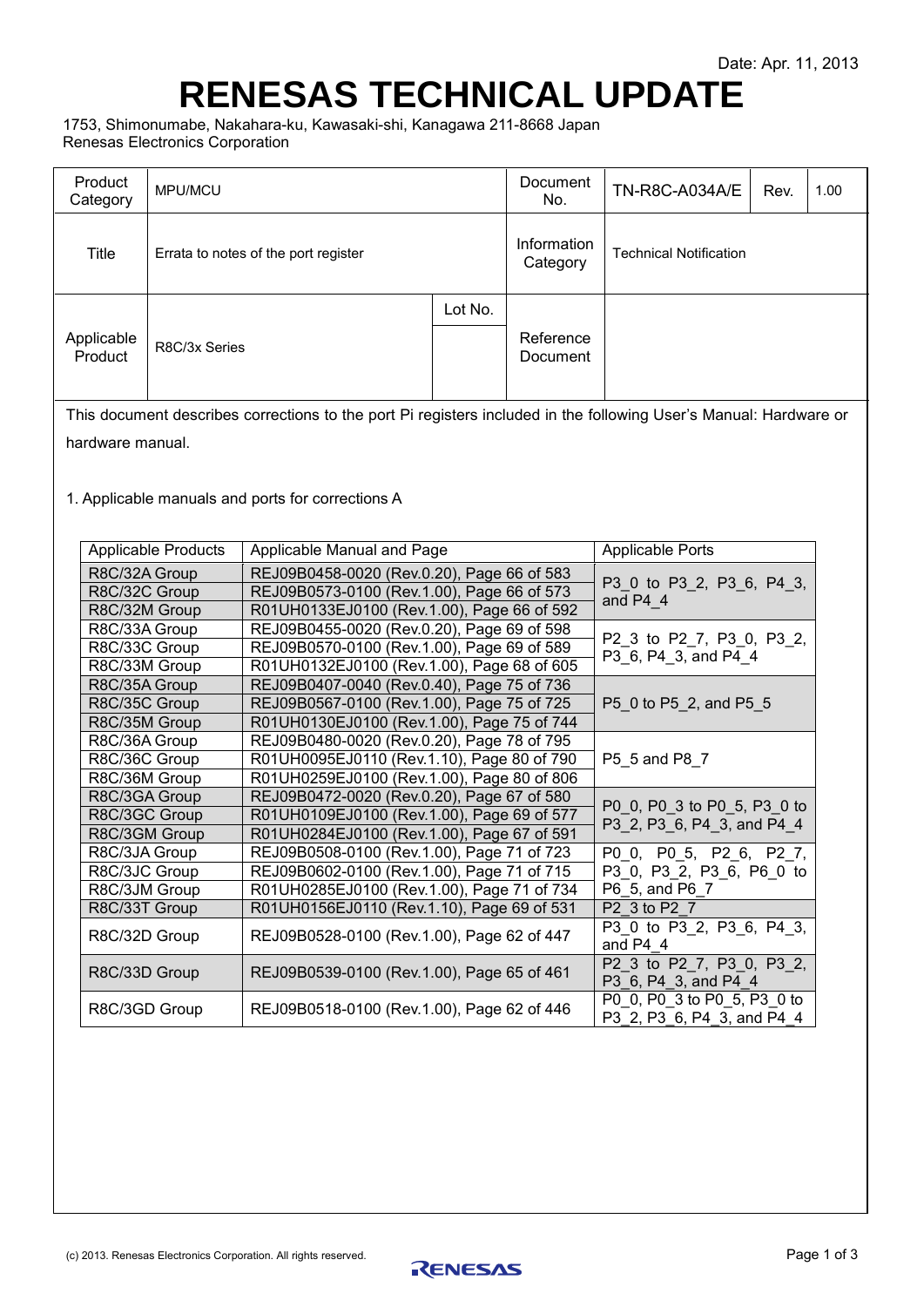| <b>Applicable Products</b>                                          | <b>Applicable Ports</b>                    |                                       |  |  |
|---------------------------------------------------------------------|--------------------------------------------|---------------------------------------|--|--|
| R8C/36E Group,<br>R8C/36F Group,<br>R8C/36G Group,<br>R8C/36H Group | REJ09B0448-0110 (Rev.1.10), Page 94 of 785 | P5 5 and P8 7                         |  |  |
| R8C/36W Group,<br>R8C/36X Group,<br>R8C/36Y Group,<br>R8C/36Z Group | R01UH0064EJ0100 (Rev.1.00), Page 94 of 788 |                                       |  |  |
| R8C/32G Group,<br>R8C/32H Group                                     | R01UH0139EJ0100 (Rev.1.00), Page 70 of 642 | P3 0, P3 1, P3 6, P4 3,<br>and $P4$ 4 |  |  |

2. Corrections A (Example of the R8C/33C group)

## $7.4.2$ Port Pi Register (Pi) ( $i = 0$  to 4)

Address 00E0h(P0), 00E1h(P1), 00E4h(P2 (1)), 00E5h(P3 (2)), 00E8h(P4 (3)) **Bit**  $b7$  $b6$  $b<sub>5</sub>$  $b4$  $b3$  $b2$  $b<sub>1</sub>$  $h<sub>0</sub>$  $Pi 0$ Symbol  $Pi 7$  $Pi 6$ Pi 5  $Pi 4$  $Pi3$  $Pi2$  $Pi 1$ **After Reset**  $\overline{\mathsf{x}}$  $\overline{\mathsf{x}}$  $\overline{\mathsf{x}}$  $\overline{\mathsf{x}}$  $\overline{\mathsf{x}}$  $\overline{\mathsf{x}}$ X  $\overline{\mathsf{x}}$ 

| Bit            | Symbol          | <b>Bit Name</b> | <b>Function</b> | <b>R/W</b> |
|----------------|-----------------|-----------------|-----------------|------------|
| b <sub>0</sub> |                 | Port Pi 0 bit   | $0:$ "L" level  | <b>R/W</b> |
| b <sub>1</sub> |                 | Port Pi 1 bit   | $1: "H"$ level  | R/W        |
| b2             | Pi <sub>2</sub> | Port Pi 2 bit   |                 | <b>R/W</b> |
| b3             | Pi 3            | Port Pi 3 bit   |                 | <b>R/W</b> |
| b4             | Pi 4            | Port Pi 4 bit   |                 | <b>R/W</b> |
| b <sub>5</sub> | Pi 5            | Port Pi 5 bit   |                 | <b>R/W</b> |
| b <sub>6</sub> | Pi 6            | Port Pi 6 bit   |                 | <b>R/W</b> |
| b7             | Pi i            | Port Pi 7 bit   |                 | <b>R/W</b> |

Notes:

- 1. Bits P2 3 to P2 7 in the P2 register are reserved bits. If it is necessary to set bits P2 3 to P2 7, set to 0. When read, the content is 0.
- 2. Bits P3 C, P3 2, and P3 6 in the P3 register are reserved bits. If it is necessary to set bits P3 0, P3 2 and P3\_6, set to 0. When read, the content is 0.
- 3. Bits P4 0 and P4 1 in the P4 register are unavailable on this MCU. If it is necessary to set bits P4 0 and P4 1 set to 0. When read, the content is 0. Bits P4 3 and P4 4 are reserved bits. If it is necessary to set bits P4 3 and P4 4, set to 0. When read, the content s 0.

| When read, the content is undefined. |  |
|--------------------------------------|--|